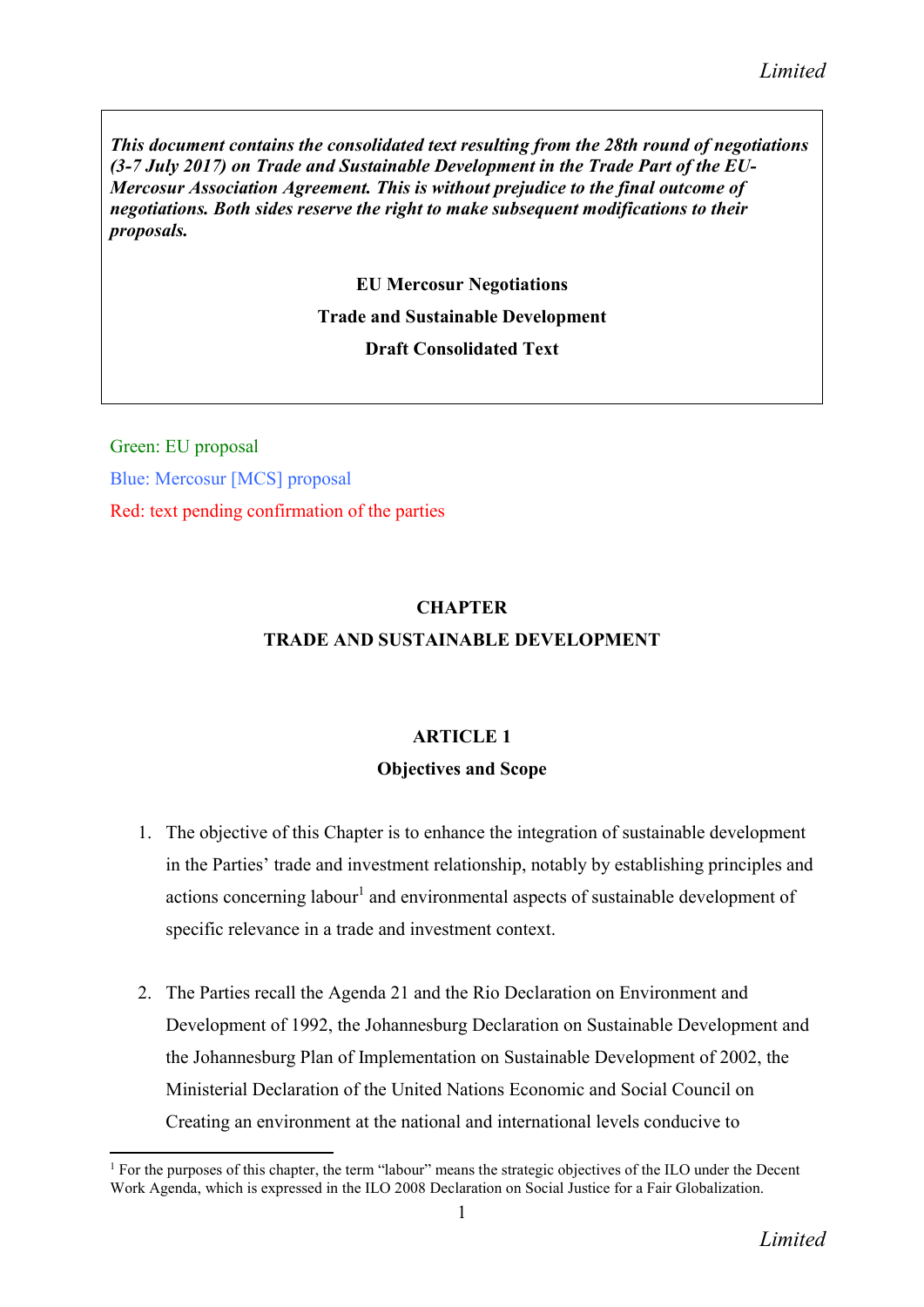generating full and productive employment and decent work for all, and its impact on sustainable development of 2006, the Declaration on Social Justice for a Fair Globalization of 2008 of the International Labour Organisation (ILO), and the outcome document of the UN Conference on Sustainable Development of 2012 entitled "The Future We Want" and the document "Transforming our World: The 2030 Agenda for Sustainable Development", adopted in 2015.

- 3. The Parties recognise that the economic, social and environmental dimensions are interdependent and mutually reinforcing dimensions of sustainable development, and reaffirm their commitment to promote the development of international trade in such a way as to contribute to the objective of sustainable development, for the welfare of present and future generations.
- 4. Consistent with the instruments referred to in Paragraph 2, the Parties shall promote sustainable development through:
	- (a) The development of trade and economic relations in a manner that contributes to the objective of achieving the Sustainable Development Goals and supports their respective labour and environmental standards and objectives in a context of trade relations that are free, open, transparent, and respectful of multilateral agreements to which they are Party.
	- (b) The respect of their multilateral commitments in the fields of labour and of the environment.
	- (c) Enhanced cooperation and understanding of their respective labour, and environmental trade-related policies and measures, taking into account the different national realities, capacities, needs and levels of development and respecting national policies and priorities.
	- (d) [[EU: a trade [MCS: and cooperative] relationship that promotes] the dissemination and use of practices and technologies that contribute to the achievement of the Sustainable Development Goals.]
- 5. Recognising the differences in their levels of development, the Parties agree that this Chapter embodies a cooperative approach based on common values and interests.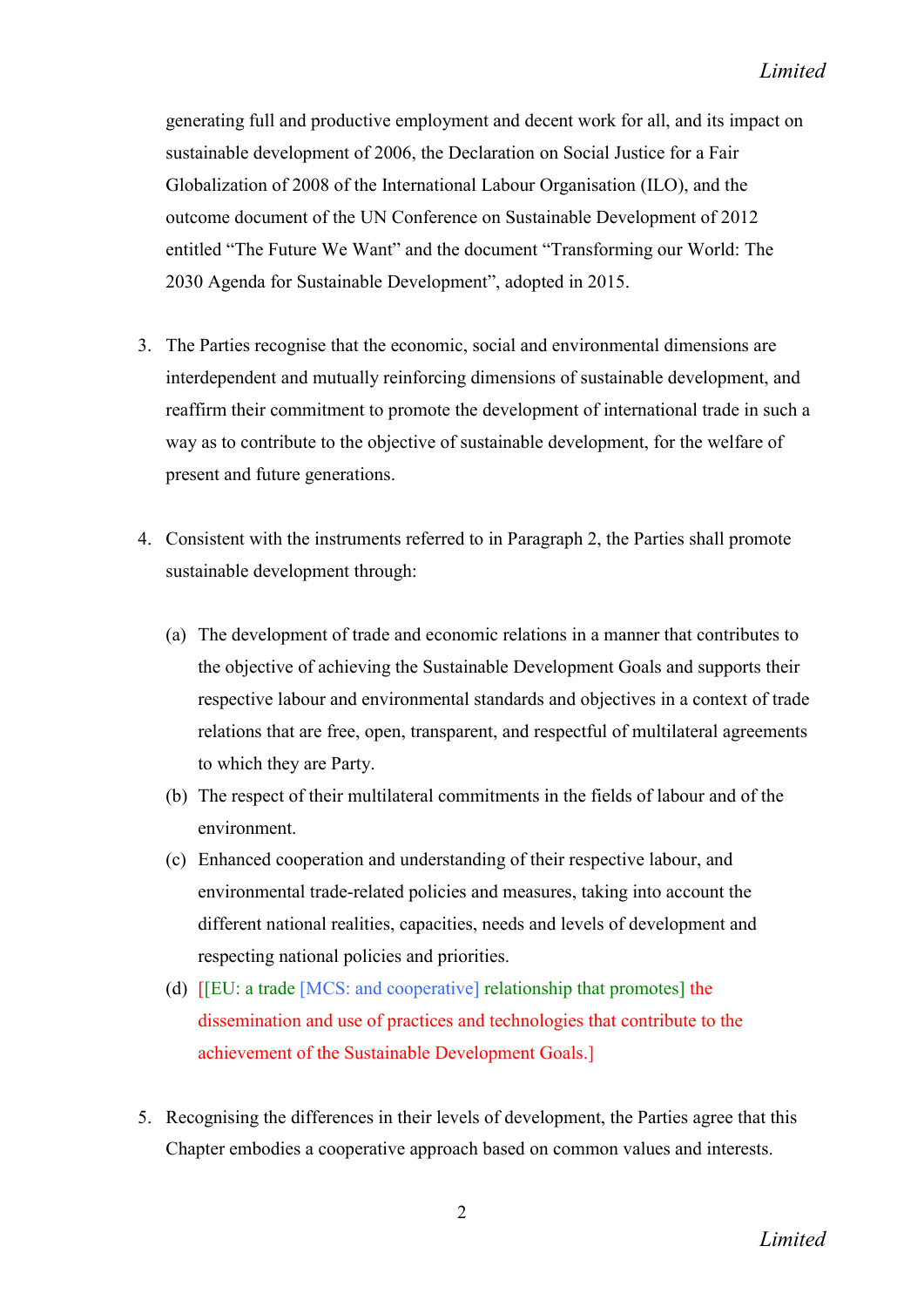## Right to Regulate and Levels of Protection

- 1. The Parties recognise the right of each Party to determine its sustainable development policies and priorities, to establish the levels of domestic environmental and labour protection it deems appropriate and to adopt or modify its law and policies. Such levels, law and policies shall be consistent with each Party's commitment to the international agreements and labour standards referred to in Articles 5 and 6.
- 2. Each Party shall strive to improve its relevant laws and policies so as to ensure high and effective levels of environmental and labour protection.
- 3. The Parties should not weaken the [EU: levels of] protection afforded in domestic environmental or labour law in order to encourage trade or investment.
- 4. A Party shall not waive or derogate from, or offer to waive or derogate from its environmental or labour laws in order to encourage trade or investment.
- 5. A Party shall not, through a sustained or recurring course of action or inaction, fail to effectively enforce its environmental or labour laws in order to encourage trade or investment.
- 6. A Party shall not apply environmental and labour laws in a manner that would constitute a disguised restriction on trade or an unjustifiable or arbitrary discrimination<sup>2</sup>

<sup>&</sup>lt;sup>2</sup> To be discussed in the light of general exceptions "clause" in other chapters.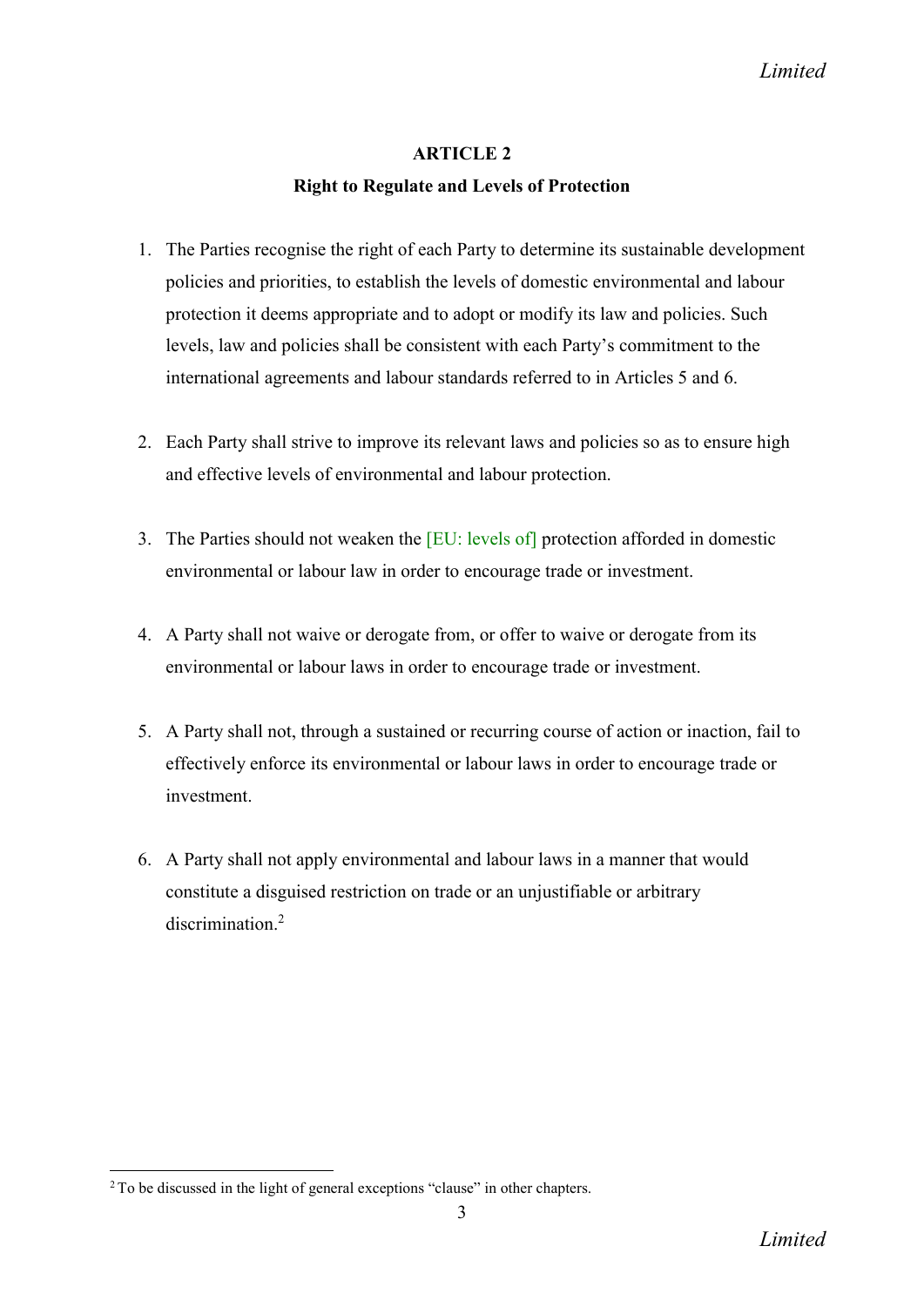## Transparency<sup>3</sup>

- 1. Each Party shall, in accordance with Chapter XX *[Transparency]* and its domestic law, ensure that the development, enactment and implementation of:
	- (a) measures aimed at protecting the environment and labour conditions that may affect trade or investment, or
	- (b) trade or investment measures that may affect the protection of the environment or labour conditions

is done in a transparent manner, ensuring awareness and encouraging public participation.

## ARTICLE 4

## Multilateral Labour Standards and Agreements

- 1. Affirming the value of greater policy coherence in decent work, encompassing core labour standards, and high levels of labour protection, coupled with their effective enforcement, the Parties recognise the beneficial role that those areas can have on economic efficiency, innovation and productivity, including export performance. In this context, they also recognise the importance of social dialogue on labour matters among workers and employers, and their respective organisations, and governments, and commit to the promotion of such dialogue.
- 2. The Parties reaffirm their commitment to promote the development of international trade in a way that is conducive to decent work for all, including for women and young people.
- 3. In accordance with the ILO Constitution and the ILO Declaration on Fundamental Principles and Rights at Work and its Follow-up, adopted by the International Labour Conference at its 86th Session in 1998, each Party shall respect, promote and effectively implement the internationally recognised core labour standards, as defined

**<sup>.</sup>** <sup>3</sup> Depending on the discussion of the working group dealing with Transparency.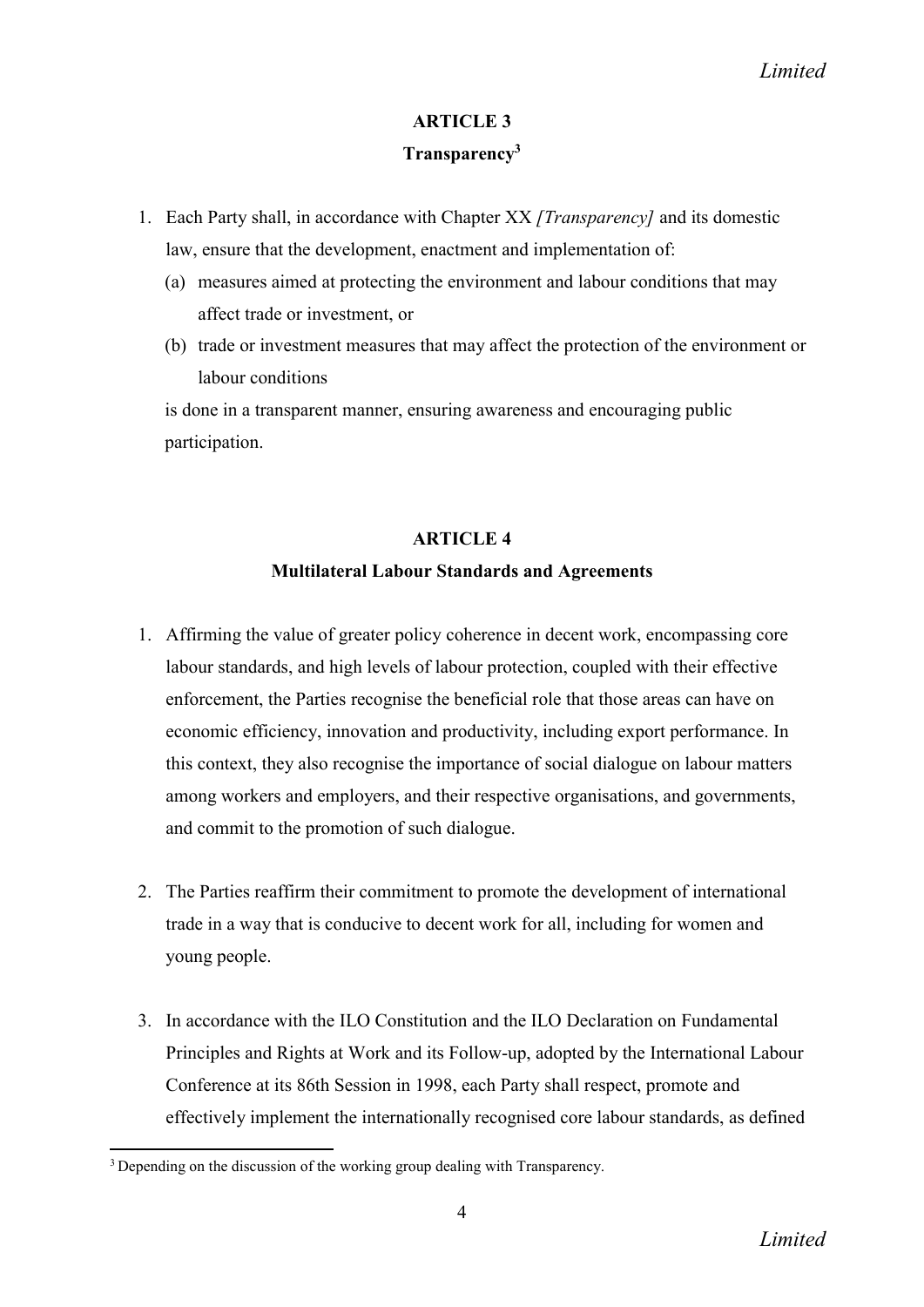in the fundamental ILO Conventions, which are:

- (a) Freedom of association and the effective recognition of the right to collective bargaining;
- (b) The elimination of all forms of forced or compulsory labour;
- (c) The effective abolition of child labour; and
- (d) The elimination of discrimination in respect of employment and occupation.
- 4. Each Party shall make continued and sustained efforts towards ratifying the [EU: fundamental] ILO Conventions and Protocols to which they are not yet Parties, [MCS: in accordance with its constitutional and legal framework.]
- 5. Recalling that among the objectives of the Agenda 2030 is the elimination of forced labour, the Parties underline the importance of ratification and then effective implementation of the 2014 Protocol to the Forced Labour Convention.
- 6. The Parties shall regularly exchange information on their respective progress with regard to ratification of the fundamental ILO Conventions and related Protocols and of other ILO Conventions or protocols to which they are not yet party and that are classified as up-to-date by the ILO.
- 7. Recalling paragraph 2, each Party reaffirms its commitment to promote and effectively implement the ILO Conventions and Protocols ratified by the signatory Mercosur States and by the Member States of the European Union respectively and classified as up-to-date by the ILO.
- 8. The Parties shall consult and cooperate, as appropriate, on trade-related labour issues of mutual interest, including in the context of the ILO.
- 9. Recalling the ILO Declaration of Fundamental Principles and Rights at Work of 1998 and the ILO Declaration on Social Justice for a Fair Globalization of 2008, the Parties note that the violation of fundamental principles and rights at work cannot be invoked or otherwise used as a legitimate comparative advantage and that labour standards should not be used for protectionist trade purposes.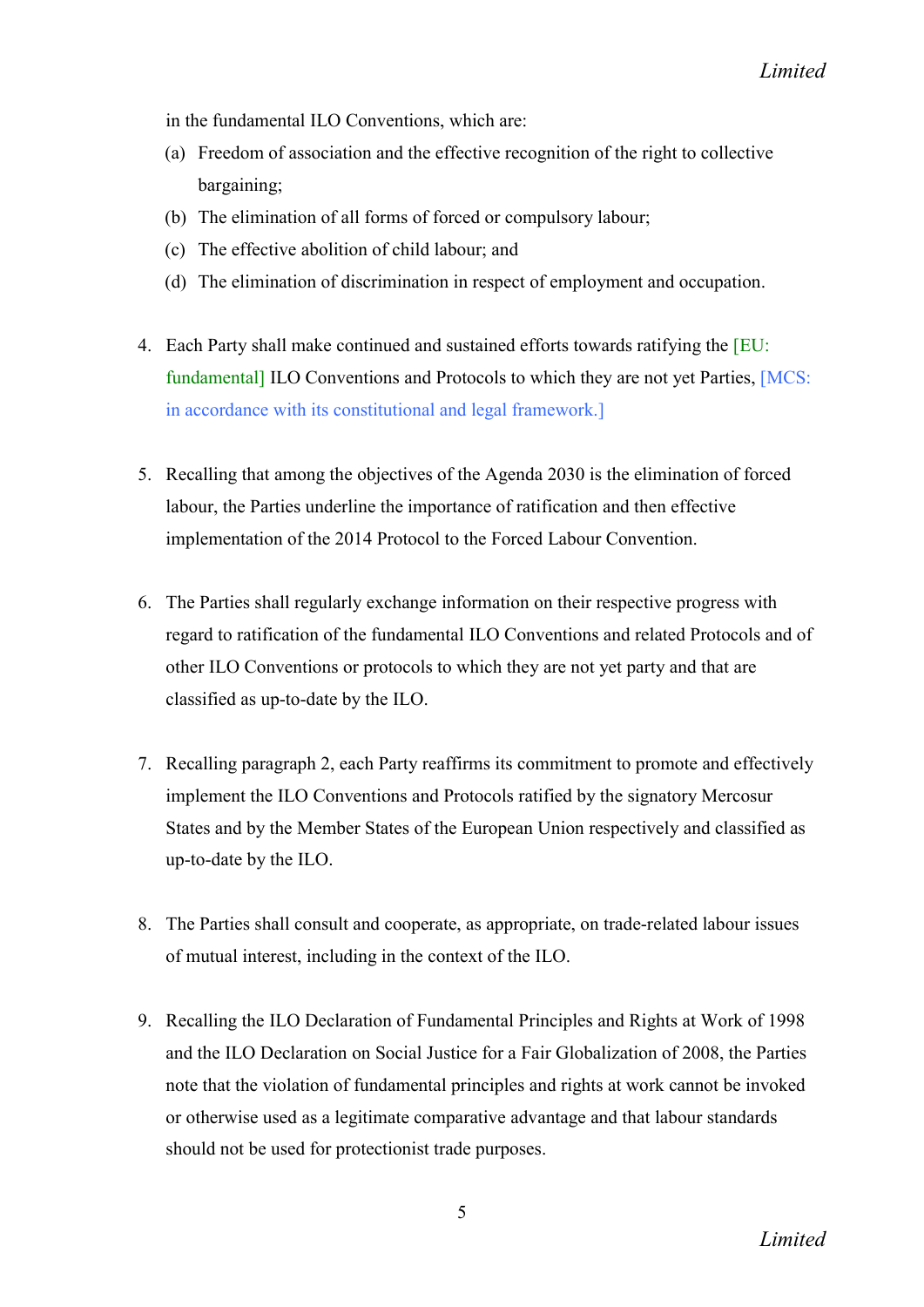- 10. Each Party shall promote decent work as provided by the Declaration on Social Justice for a Fair Globalization of 2008 adopted by the International Labour Conference at its 97th Session. Particular attention shall be paid by each Party to:
	- (a) developing and enhancing measures for occupational safety and health, including compensation in case of occupational injury or illness, as defined in the relevant ILO Conventions and other international commitments;
	- (b) decent working conditions for all, with regard to, *inter alia*, wages and earnings, working hours and other conditions of work;
	- (c) labour inspection, in particular through effective implementation of relevant ILO standards on labour inspections;
	- (d) non-discrimination in respect of working conditions, including for migrant workers.
- 11. Each Party shall ensure that administrative and judicial proceedings are accessible and available in order to permit effective action to be taken against infringements of labour rights referred to in this Chapter.

## Multilateral Environmental Agreements

- 1. The Parties recognise that the environment is one of the three dimensions of sustainable development and that its three dimensions – economic, social and environmental – should be addressed in a balanced and integrated manner. Additionally, the Parties recognise the contribution that trade could make to sustainable development.
- 2. The Parties recognise the importance of the United Nations Environment Assembly (UNEA) of the United Nations Environment Programme (UNEP) and multilateral environmental agreements as a response of the international community to global or regional environmental challenges and stress the need to enhance the mutual supportiveness between trade and environment policies.
- 3. Recalling the above paragraphs, each Party reaffirms its commitments to promote and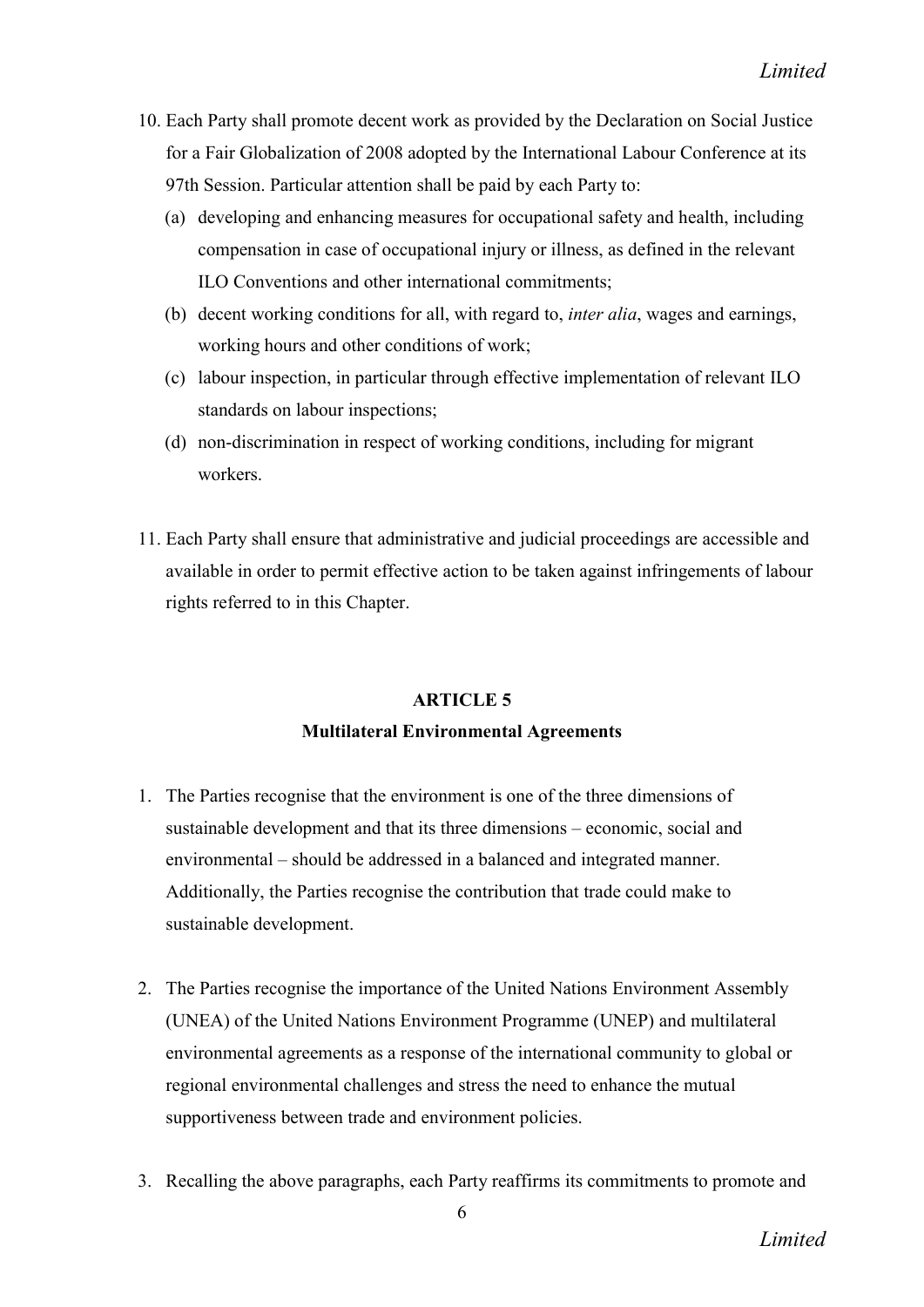effectively implement, in accordance with its legal framework, multilateral environmental agreements (MEAs), protocols and their amendments [EU: to which it is a party] [MCS: applicable to the Parties.]

- 4. The Parties shall regularly exchange information on their respective progress as regards the ratifications of MEAs, including their protocols and amendments.
- 5. The Parties shall consult and cooperate, as appropriate, on trade-related environmental matters of mutual interest, in the context of multilateral environmental agreements.
- 6. [The Parties acknowledge their right to invoke Article [*insert article number – General Exceptions*] in relation to environmental measures, including those taken pursuant to multilateral environmental agreements to which [MS: the Parties] [EU: they] are party.<sup>4</sup>
- 7. Nothing in this agreement shall prevent Parties from adopting or maintain measures to implement the MEAs to which they are party provided that such measures are not applied in a manner that would constitute a means of arbitrary or unjustifiable discrimination between the Parties or a disguised restriction on trade.<sup>5</sup>]

## ARTICLE 6 Trade and Climate Change

- 1. The Parties recognise the importance of pursuing the ultimate objective of the United Nations Framework Convention on Climate Change (UNFCCC) in order to address the urgent threat of climate change and the role of trade to this end.
- 2. Pursuant to Paragraph 1, each Party shall:
	- (a) effectively implement the UNFCCC and the Paris Agreement established thereunder;

<sup>4</sup> To be discussed in the light of general exceptions "clause".

<sup>5</sup> To be discussed in the light of general exceptions "clause".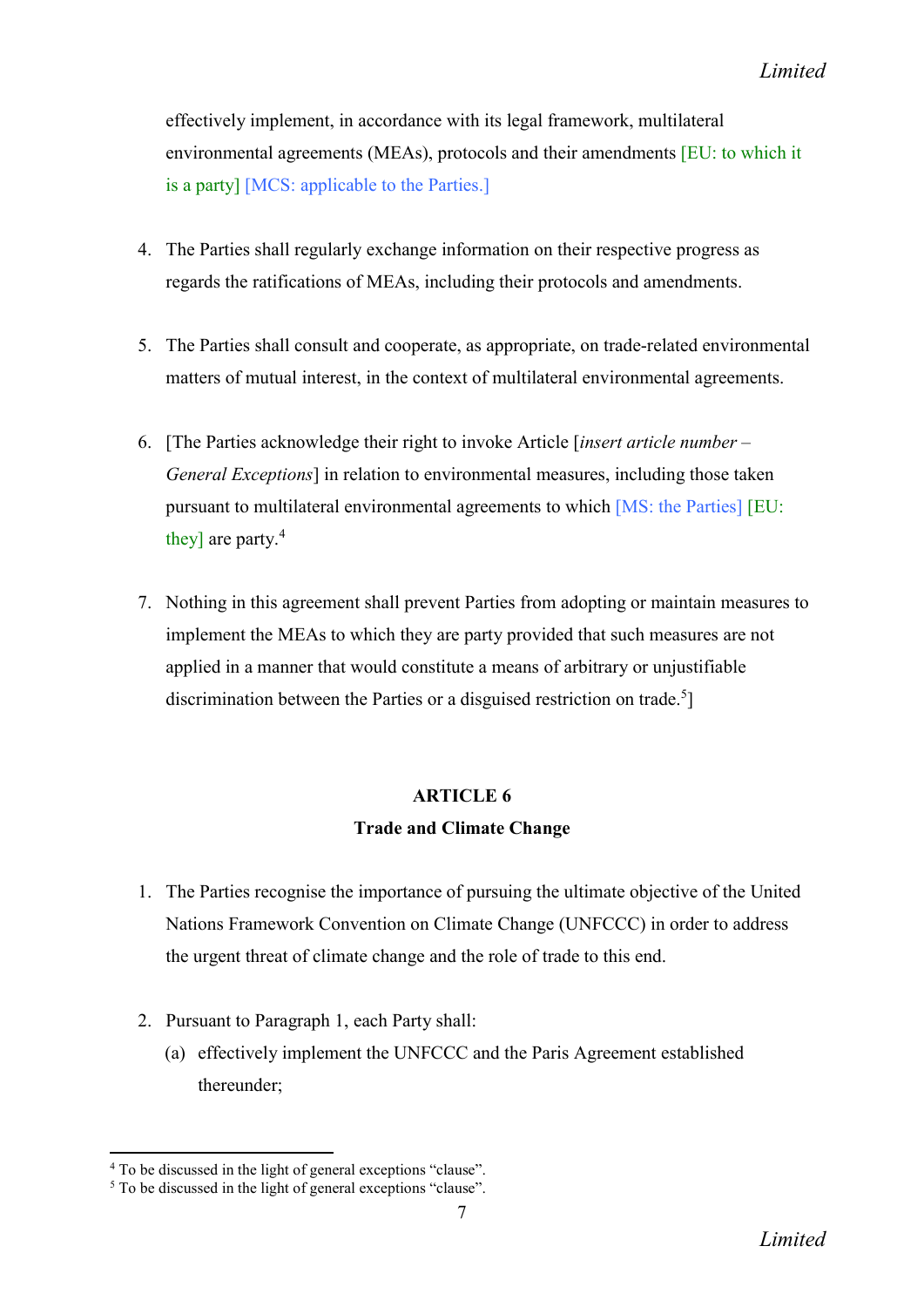- (b) consistent with Article 2 of the Paris Agreement, promote the positive contribution of trade to a pathway towards low greenhouse gas emissions and climate-resilient development and to increasing the ability to adapt to the adverse impacts of climate change [MCS: in a manner that does not threaten food production];
- (c) cooperate, as appropriate, with the other Party on trade-related climate change issues bilaterally, regionally and in international fora, particularly in the UNFCCC, as well as in other fora such as the WTO and the Montreal Protocol on Substances that Deplete the Ozone Layer.

# ARTICLE 76 Trade and Biodiversity

- 1. The Parties recognise the importance of the conservation and sustainable use of biological diversity consistent with the Convention on Biological Diversity (CBD), the Convention on International Trade in Endangered Species of Wild Fauna and Flora (CITES), the International Treaty on Plant Genetic Resources for Food and Agriculture, and the decisions adopted thereunder [EU: and the role that trade can play in contributing to these objectives].
- 2. Pursuant to Paragraph 1, each Party shall:
	- (a) promote the inclusion of animal and plant species in the Appendices to the CITES where the conservation status of that species is considered at risk because of international trade and implement effective measures leading to a reduction of illegal trade in wildlife;
	- (b) promote trade in natural resource-based products obtained through a sustainable use of biological resources or which contribute to the conservation of biodiversity, in accordance with domestic laws;
	- (c) [MCS: promote the establishment of measures on access to genetic resources, prior informed consent and the fair and equitable sharing of benefits arising from the use of genetic resources;]

**<sup>.</sup>** <sup>6</sup> To see in light of IPR working group discussions.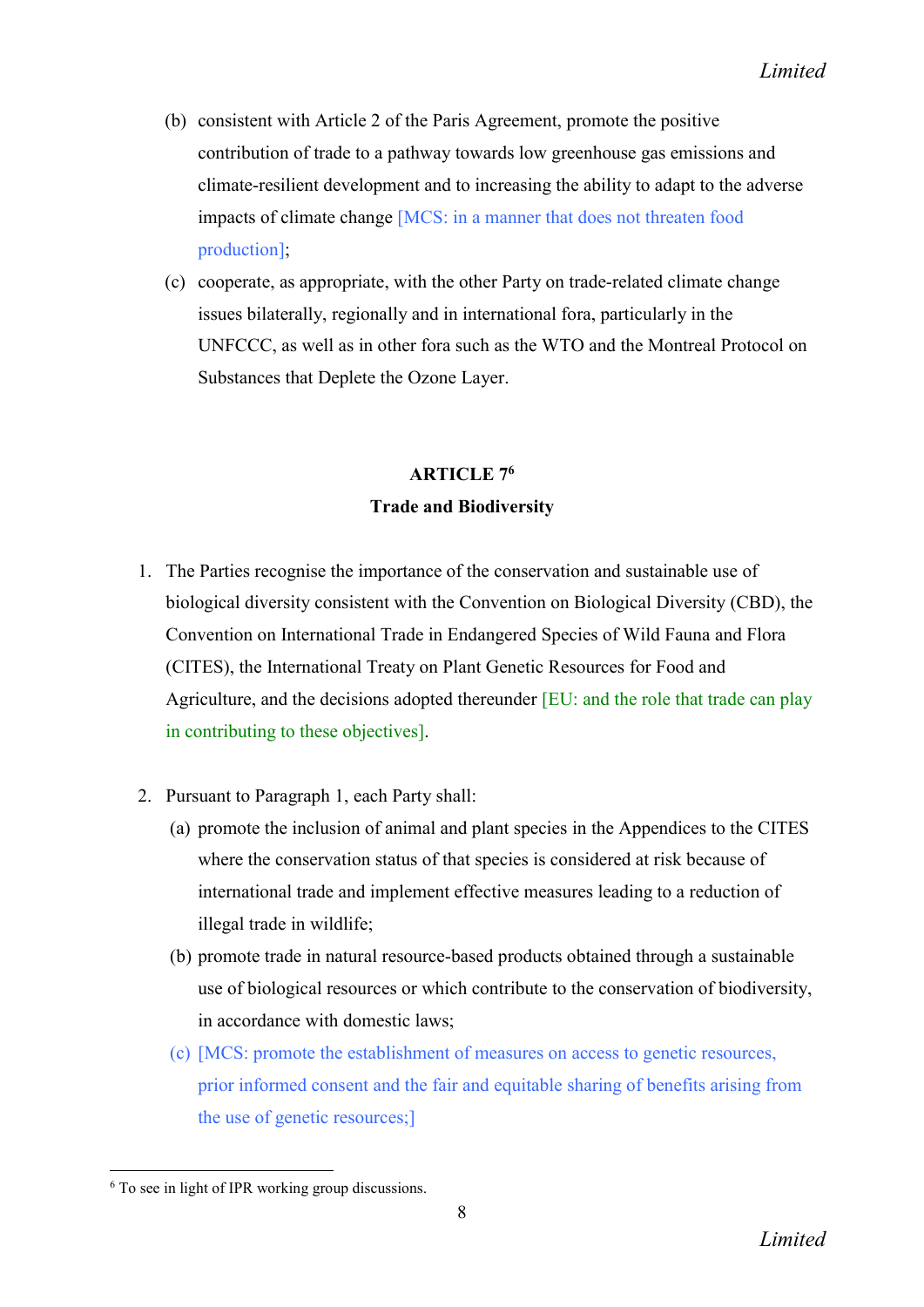- (d) exchange information with the other Party on initiatives and good practices on trade in natural resource-based products with the aim of conserving biological diversity;
- (e) cooperate, as appropriate, with the other Party bilaterally, regionally and in international fora on issues concerning trade and the conservation and sustainable use of biological diversity and the fair and equitable sharing of the benefits arising out of the utilisation of genetic resources as well as illegal wildlife trade, including steps to reduce demand for illegal wildlife products.

#### Trade and Sustainable Management of Forests

- 1. The Parties recognise the importance of sustainable forest management and the role of trade in pursuing this objective.
- 2. Pursuant to Paragraph 1, each Party shall:
	- (a) encourage trade in products from sustainably managed forests harvested in accordance with the law of the country of harvest;
	- (b) implement measures to combat illegal logging and related trade;
	- (c) exchange information with the other Party on trade-related initiatives on sustainable forest management, forest governance and on the conservation of forest cover and cooperate to maximise the impact and ensure the mutual supportiveness of their respective policies of mutual interest;
	- (d) cooperate, as appropriate, with the other Party bilaterally, regionally and in international fora on issues concerning trade and the conservation of forest cover as well as sustainable forest management, consistent with the 2030 Agenda for Sustainable Development;
	- (e) as appropriate and with their prior informed consent, promote the inclusion of forest-based local communities and indigenous people in sustainable supply chains for responsible business of timber and non-timber forest products, as a means of enhancing their livelihoods and of promoting the conservation and sustainable use of forests: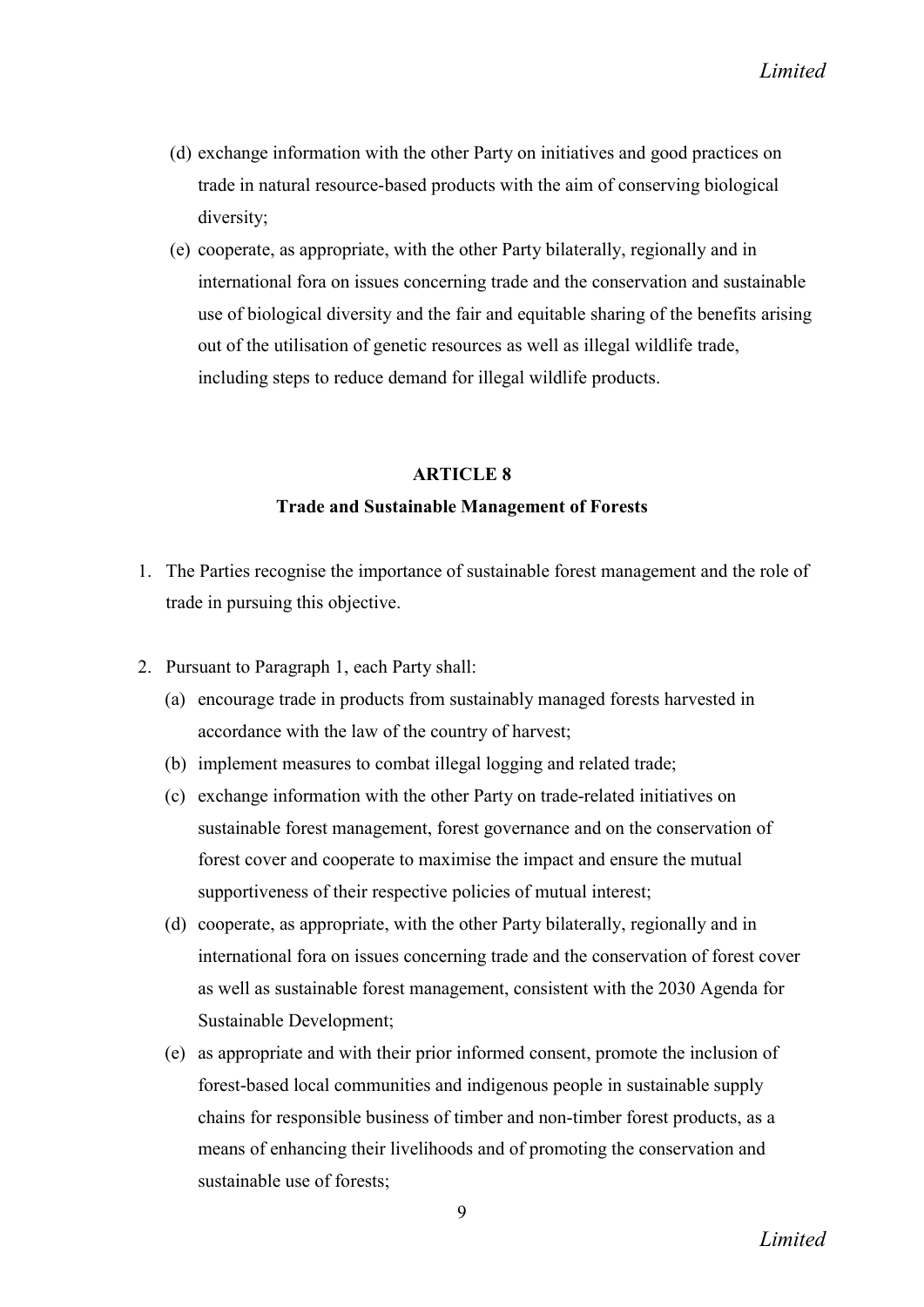(f) [MCS: implement measures to promote forest restoration for conservation and sustainable use.]

### ARTICLE 9

### Trade and Sustainable Management of Fisheries and Aquaculture

- 1. The Parties recognise the importance of conserving and sustainably managing marine biological resources and marine ecosystems as well as of promoting responsible and sustainable aquaculture, and the role of trade in pursuing these objectives and their shared commitment to achieving Sustainable Development Goal 14 of the 2030 Agenda for Sustainable Development, particularly SDGs 14.4 and 14.6.
- 2. Pursuant to Paragraph 1, and in a manner consistent with its international obligations, each Party shall:
	- (a) implement long-term conservation and management measures and sustainable exploitation of marine living resources in accordance with international law as enshrined in the UN Convention on the Law of the Sea of 1982 and other relevant UN and FAO instruments [MCS: to which it is party]  $[EU:$ <sup>7</sup>;]
	- (b) act consistent with the principles of [EU: the UN Agreement on the Conservation and Management of Straddling Fish Stocks and Highly Migratory Fish Stocks,] the FAO Agreement to Promote Compliance with International Conservation and Management Measures by Fishing Vessels on the High Seas [EU: and the FAO Agreement on Port State Measures to Prevent, Deter and Eliminate Illegal, Unreported and Unregulated (IUU) fishing;]
	- [(b) Alt. Consistent with the SDG 14.4 of the 2030 Agenda for Sustainable Development, take measures to effectively regulate harvesting and end overfishing, illegal, unreported and unregulated (IUU) fishing and destructive fishing practices and implement science-based management plans, in order to

 <sup>7</sup> [EU: The UN Convention on the Law of the Sea of 1982, the FAO Agreement to Promote Compliance with International Conservation and Management Measures by Fishing Vessels on the High Seas of 1995, the UN Agreement for the Implementation of the Provisions of the United Nations Convention on the Law of the Sea of 10 December 1982 relating to the Conservation and Management of Straddling Fish Stocks and Highly Migratory Fish Stocks of 1995, the FAO Agreement on Port State Measures to Prevent, Deter and Eliminate Illegal, Unreported and Unregulated Fishing of 2009.]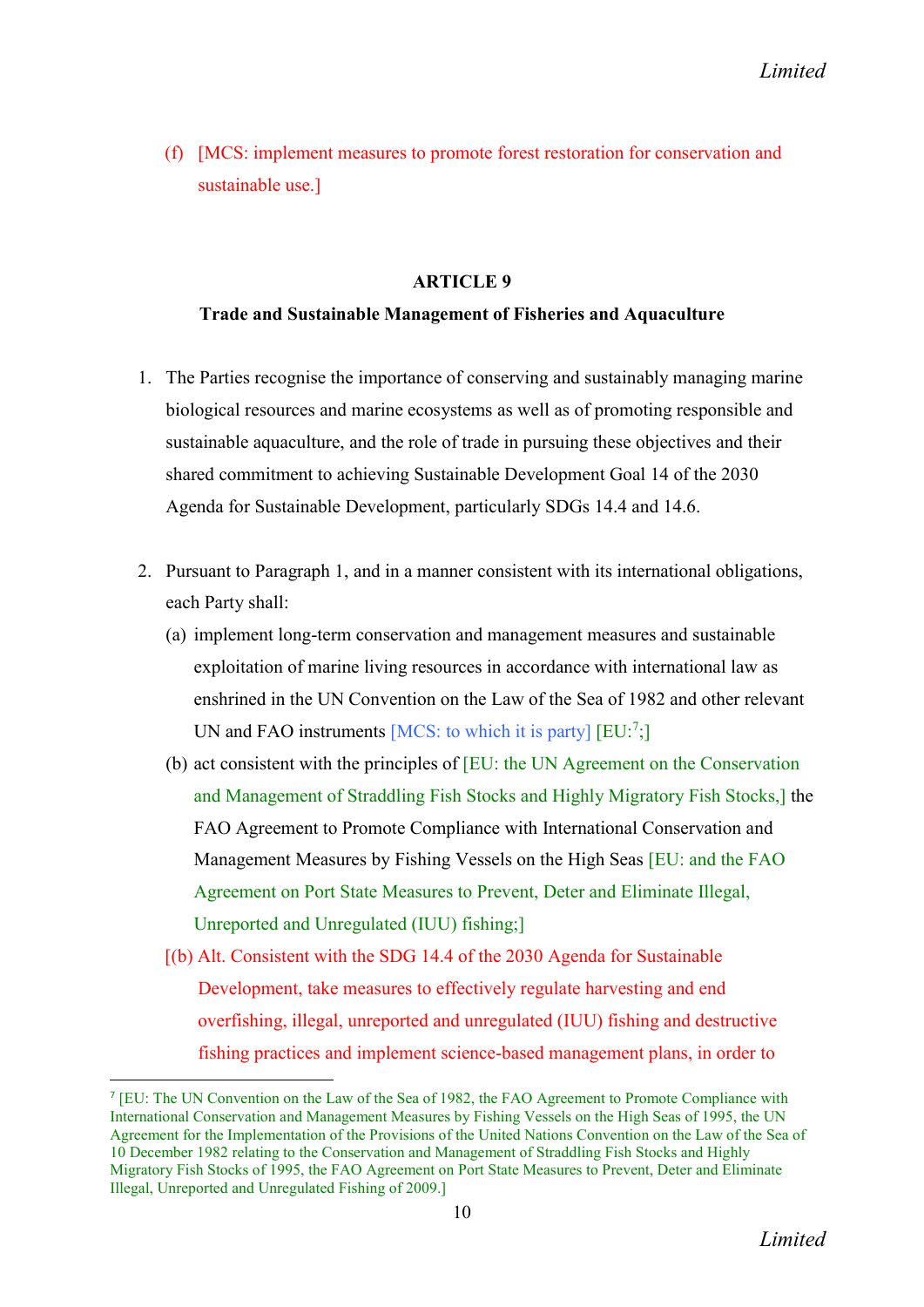restore fish stocks in the shortest time feasible, at least to levels that can produce maximum sustainable yield as determined by their biological characteristics;

- (c) participate and cooperate actively within the Regional Fisheries Management Organisations (RFMOs) and other relevant international fora to which it is a member, observer, or cooperating non-contracting party, with the aim of achieving good fisheries governance and sustainable fisheries; including through the adoption of effective control, monitoring and enforcement of management measures and, where applicable, the implementation of Catch Documentation or Certification Schemes;
- (d) implement comprehensive, effective and transparent measures to combat IUU fishing, and cooperate to this end, including by facilitating the exchange of information and [MCS: encourage the implementation of] [EU: implement] effective policies and measures to exclude products resulting from IUU fishing from trade flows;
- (e) work with a view to coordinating the measures necessary for the conservation and sustainable use of straddling fish stocks in areas of common interest;
- (f) promote the development of sustainable and responsible aquaculture, taking into account its economic, social and environmental aspects, including with regard to the implementation of the objectives and principles contained in the FAO Code of Conduct for Responsible Fisheries.

## ARTICLE 10 Scientific and Technical Information

When establishing or implementing measures aimed at protecting the environment or labour conditions that may affect trade or investment, each Party shall [EU: take into account] [MS: ensure that they are based on] available scientific and technical information [MCS: from international technical and scientific bodies to which they are parties.] [from recognised technical and scientific bodies,] [relevant international standards, guidelines or recommendations.]

[EU: , including the precautionary principle. Where there are threats of serious or irreversible damage, lack of full scientific certainty shall not be used as a reason for postponing cost-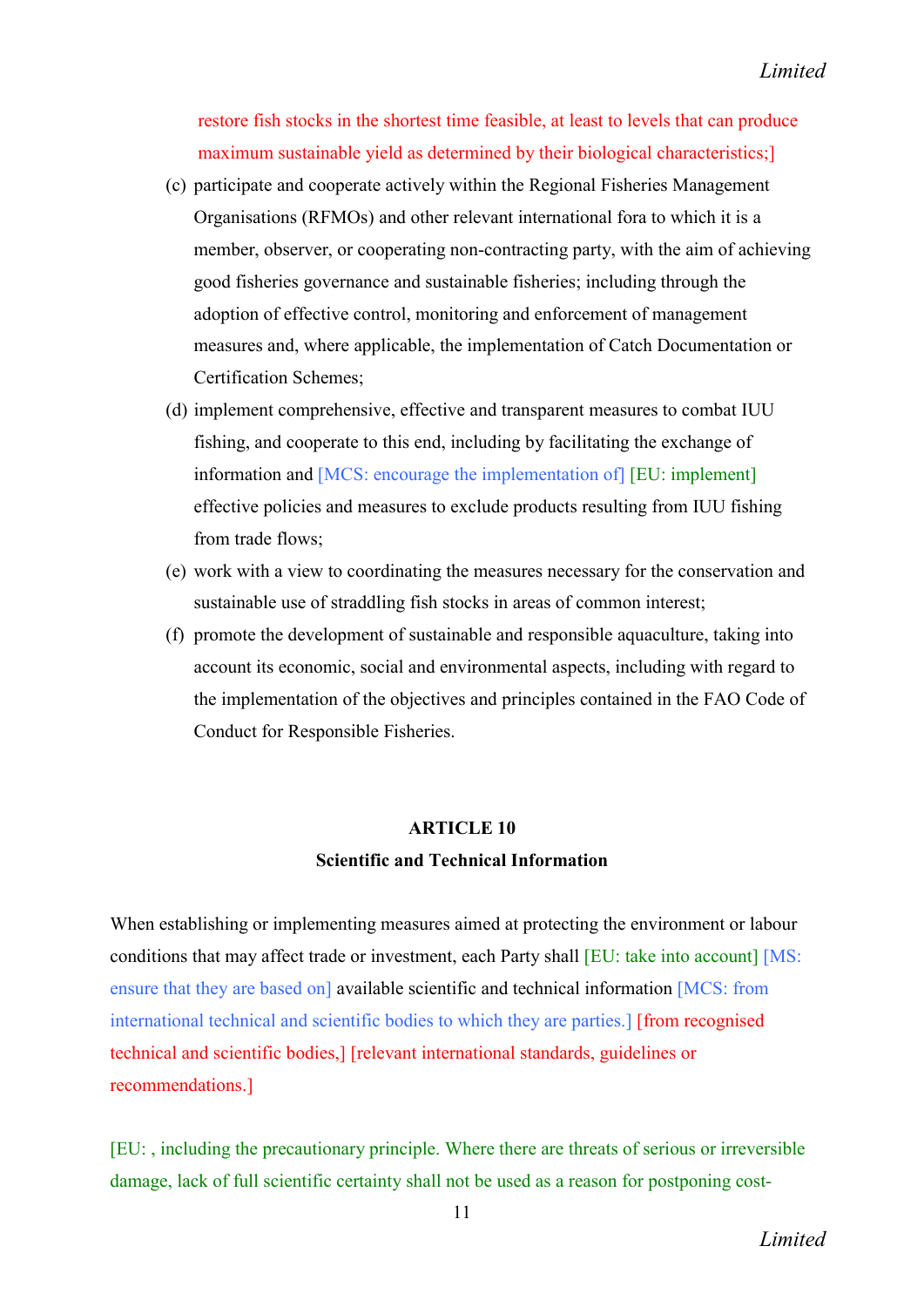### effective measures to prevent environmental degradation.]

## ARTICLE 11

## Trade and Responsible Management of Supply Chains

- 1. The Parties recognise the importance of responsible management of supply chains through responsible business conduct and corporate social responsibility practices and through the provision of an enabling environment.
- 2. Pursuant to Paragraph 1, each Party shall:
	- (a) promote corporate social responsibility or responsible business conduct, including by encouraging the uptake of relevant practices by businesses;
	- (b) support the dissemination and use of relevant international instruments that it has endorsed or supported, such as the ILO Tripartite Declaration of Principles concerning Multinational Enterprises and Social Policy, the UN Global Compact, the UN Guiding Principles on Business and Human Rights and the OECD Guidelines for Multinational Enterprises.
- 3. The Parties recognise the utility of international sector-specific guidelines in the area of corporate social responsibility or responsible business conduct and shall promote joint work in this regard. In respect of the OECD Due Diligence Guidance for responsible supply chains of minerals from conflict-affected and high-risk areas and its supplements, the Parties [MCS: adhering to such Guidance] shall also promote the uptake of this Guidance.
- 4. The Parties shall exchange information as well as best practices $\delta$  and, as appropriate, cooperate with the other Party, regionally and in international fora on issues covered by this article.

<sup>8</sup> "Buenas practicas" in Spanish version.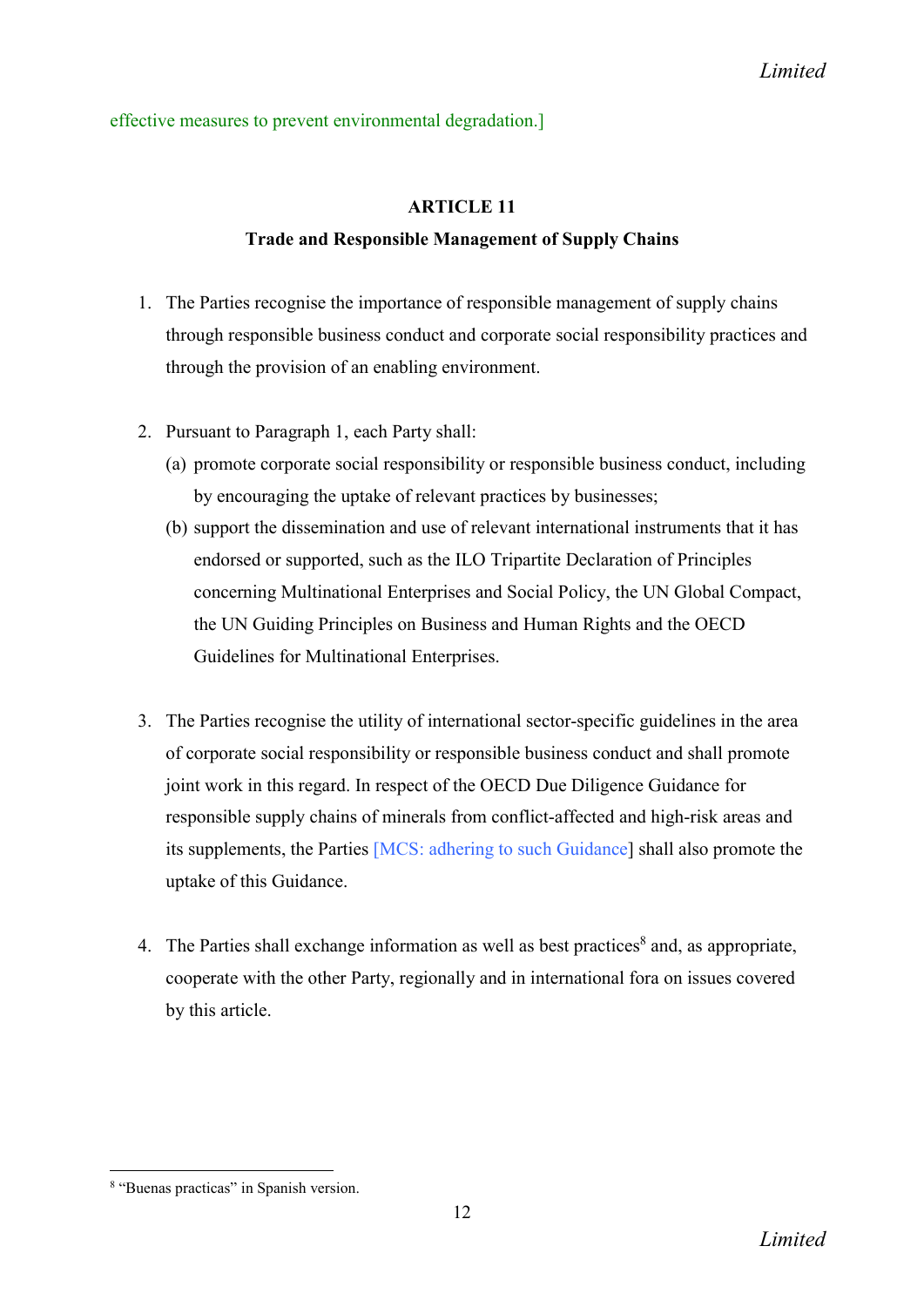## Other Trade and Investment-related Initiatives Favouring Sustainable Development

1. The Parties confirm their commitment to enhance the contribution of trade and investment to the objective of sustainable development in its economic, social and environmental dimensions.

Accordingly, the Parties:

- (a) shall promote the objectives of the Decent Work Agenda, consistent with the 2008 ILO Declaration on Social Justice for a Fair Globalization, including the minimum living wage, inclusive social protection, health and safety at work, and other aspects related to working conditions;
- (b) [shall encourage trade and investment in goods and services that contribute to enhanced social conditions and environmentally sound practices;
	- i. including those of particular relevance for climate change mitigation and adaptation, [EU: such as renewable energy and energy efficient products and services]<sup>9</sup> through *inter alia* the development of domestic policy frameworks conducive to the deployment of best available technologies and cooperating in relation to initiatives in this field;]
	- ii. [EU: as well as goods that are the subject of voluntary sustainability assurance schemes such as fair and ethical trade schemes and eco-labels through *inter alia* the sharing of experience and information on such schemes].

*Note: To be deleted if Article 13 par. (d) is confirmed.*

(c) Shall cooperate, as appropriate, bilaterally, regionally and in international fora on issues in this article.

## **ARTICLE 13**

### Working Together on Trade and Sustainable Development<sup>10</sup>

The Parties recognise the importance of working together in order to achieve the objectives of

<sup>9</sup> To see in light of the Energy and Raw Materials discussions.

<sup>&</sup>lt;sup>10</sup> Depending on the Cooperation Pillar discussions.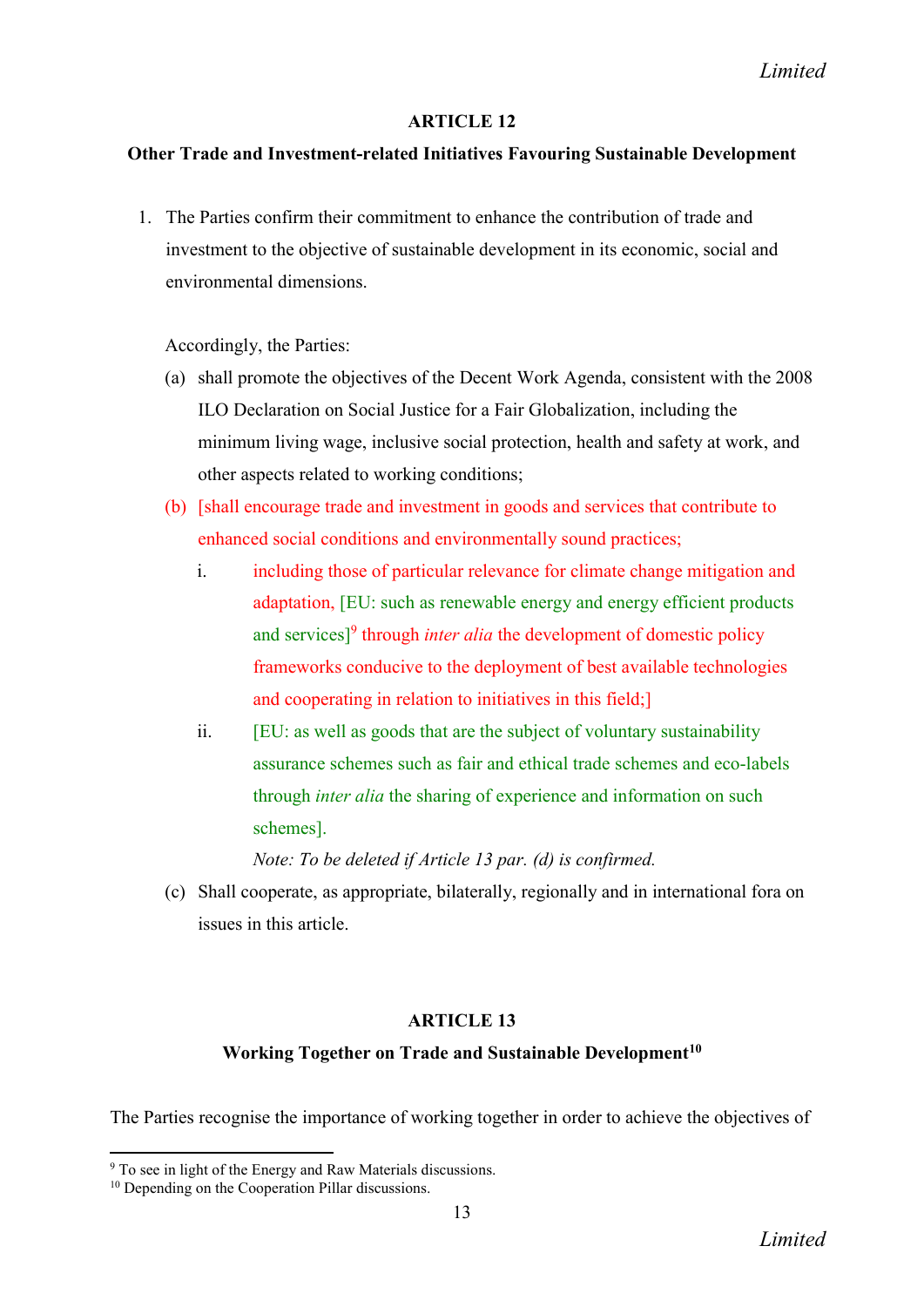this Chapter. They may work jointly on *inter alia*:

- labour and environmental aspects of trade and sustainable development in international fora, including in particular the WTO, the ILO, UNEP, [MCS: UNCTAD], High-level Political Forum for Sustainable Development and multilateral environmental agreements (MEAs) [MCS: to which both Parties are party];
- (a) the impact of labour and environmental law and standards on trade and investment;
- (b) the impact of trade and investment law on labour and the environment;
- (c) [voluntary sustainability assurance schemes such as fair and ethical trade schemes and eco-labels through the sharing of experience and information on such schemes];

as well as trade-related aspects of:

- (d) thMCSe implementation of fundamental, priority and other up-to-date ILO Conventions;
- (e) the ILO Decent Work Agenda, including on the inter-linkages between trade and full and productive employment, labour market adjustment, core labour standards, decent work in global supply chains, social protection and social inclusion, social dialogue, skills development and gender equality;
- (f) the implementation of MEAs and support for each other's participation in such MEAs;
- (g) the dynamic international climate change regime under the UNFCCC, in particular the implementation of the Paris Agreement;
- (h) the Montreal Protocol and any amendments to it ratified by the Parties, in particular measures to control the production and consumption of and trade in Ozone Depleting Substances (ODS) and Hydrofluorocarbons (HFCs), [EU: and the introduction of environmentally friendly alternatives to them, and combatting illegal trade of substances regulated by these agreements;]
- (i) corporate social responsibility, responsible business conduct, responsible management of global supply chains and accountability, including with regard to implementation, follow-up, and dissemination of international instruments [MCS: which they have adopted or adhered tol: